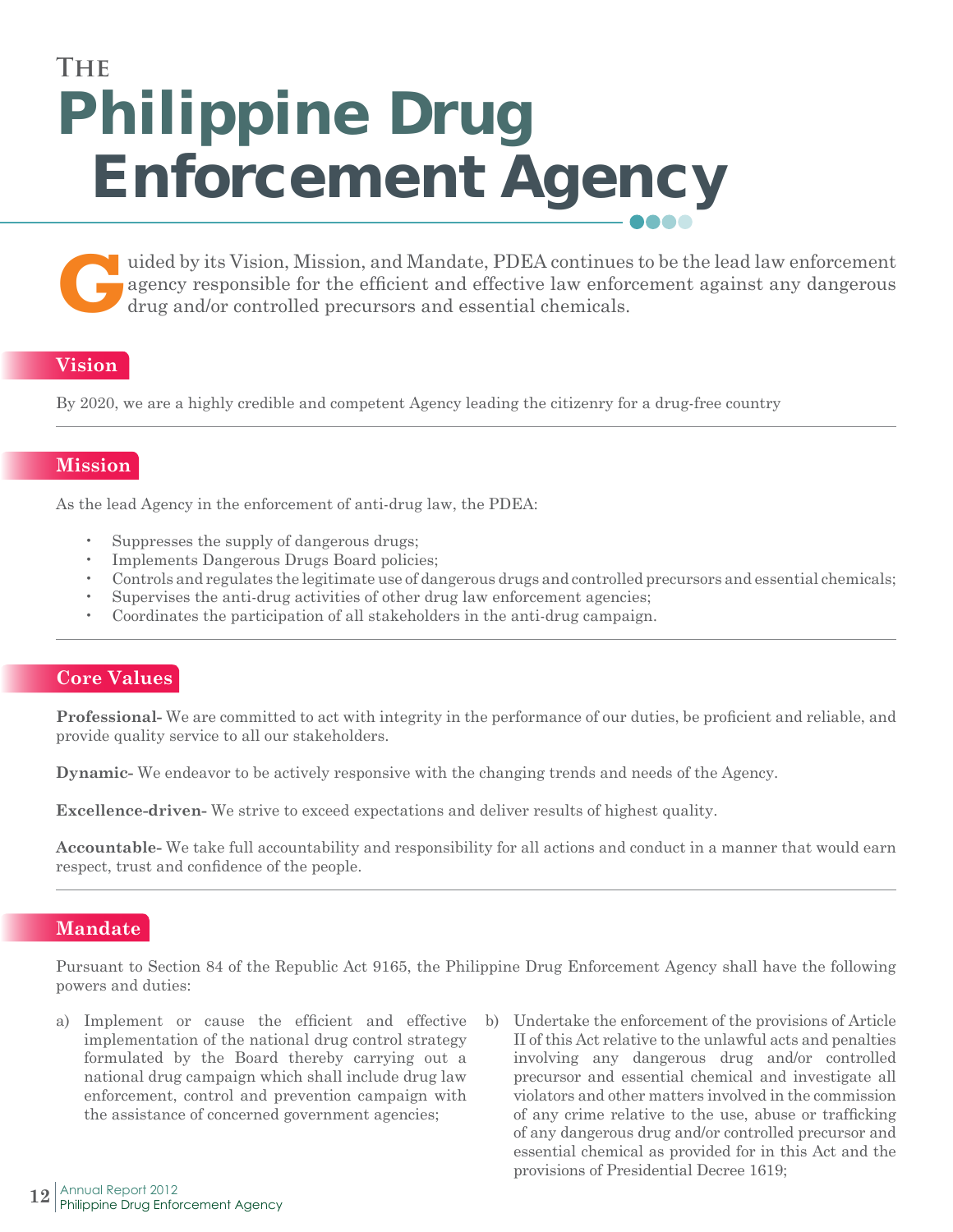- c) Administer oath, issue subpoena and subpoena duces tecum relative to the conduct of investigation involving the violations of this Act;
- d) Arrest and apprehend as well as search all violators and seize or confiscate, the effects or proceeds of the crimes as provided by law and take custody thereof, for this purpose the prosecutors and enforcement agents are authorized to possess firearms, in accordance with existing laws;
- e) Take charge and have custody of all dangerous drugs and/or controlled precursors and essential chemicals seized, confiscated or surrendered to any national, provincial or local law enforcement agency, if no longer needed for purposes of evidence in court;
- f) Establish forensic laboratories in each PNP office in every province and city in order to facilitate action on seized or confiscated drugs, thereby hastening its destruction without delay;
- g) Recommend to the DOJ the forfeiture of properties and other assets of persons and/or corporations found to be violating the provisions of this Act and in accordance with pertinent provisions of the Anti-Money-Laundering Act of 2001;
- h) Prepare for prosecution or cause the filing of appropriate criminal and civil cases for violation of all laws on dangerous drugs, controlled precursors and essential chemicals, and their similar controlled substances, and assist, support and coordinate with other government agencies for the proper and effective prosecution of the same;
- i) Monitor and if warranted by circumstances, in coordination with the Philippine Postal Office and the Bureau of Customs, inspect all air cargo packages, parcels and mails in the central post office, which appear from the package and address itself to be a possible importation of dangerous drugs and/ or controlled precursors and essential chemicals, through on-line or cyber shops via the internet or cyberspace;
- j) Conduct eradication programs to destroy wild or illegal growth of plants from which dangerous drugs may be extracted;
- k) Initiate and undertake the formation of a nationwide organization which shall coordinate and supervise all activities against drug abuse in every province, city, municipality and barangay with the active and direct participation of all such local government units and nongovernmental organizations, including

the citizenry, subject to the provisions of previously formulated programs of action against dangerous drugs;

- l) Establish and maintain a national drug intelligence system in cooperation with law enforcement agencies, other government agencies/offices and local government units that will assist in its apprehension of big-time drug lords;
- m) Establish and maintain close coordination, cooperation and linkages with international drug control and administration agencies and organizations, and implement the applicable provisions of international conventions and agreements related to dangerous drugs to which the Philippines is a signatory;
- n) Create and maintain an efficient special enforcement unit to conduct an investigation, file charges and transmit evidence to the proper court, wherein members of the said unit shall possess suitable and adequate firearms for their protection in connection with the performance of their duties: Provided, That no previous special permit for such possession shall be required;
- o) Require all government and private hospitals, clinics, doctors, dentists and other practitioners to submit a report to it, in coordination with the Board, about all dangerous drugs and/or controlled precursors and essential chemicals which they have attended to for data and information purposes;
- p) Coordinate with the board for the facilitation o the issuance of necessary guidelines, rules and regulations for the proper implementation of this Act;
- q) Initiate and undertake a national campaign for drug prevention and drug control programs, where it may enlist the assistance of any department, bureau, office, agency or instrumentality of the government, including government-owned and/or controlled corporations, in the anti-illegal drugs drive, which may include the use of their respective personnel, facilities, and resources for a more resolute detection and investigation of drug related crimes and prosecution of the drug traffickers;
- r) Submit an annual and periodic reports to the Board as may be required from time to time, and perform such other functions as may be authorized or required under existing laws and as directed by the President himself/herself or as recommended by the congressional committees concerned.